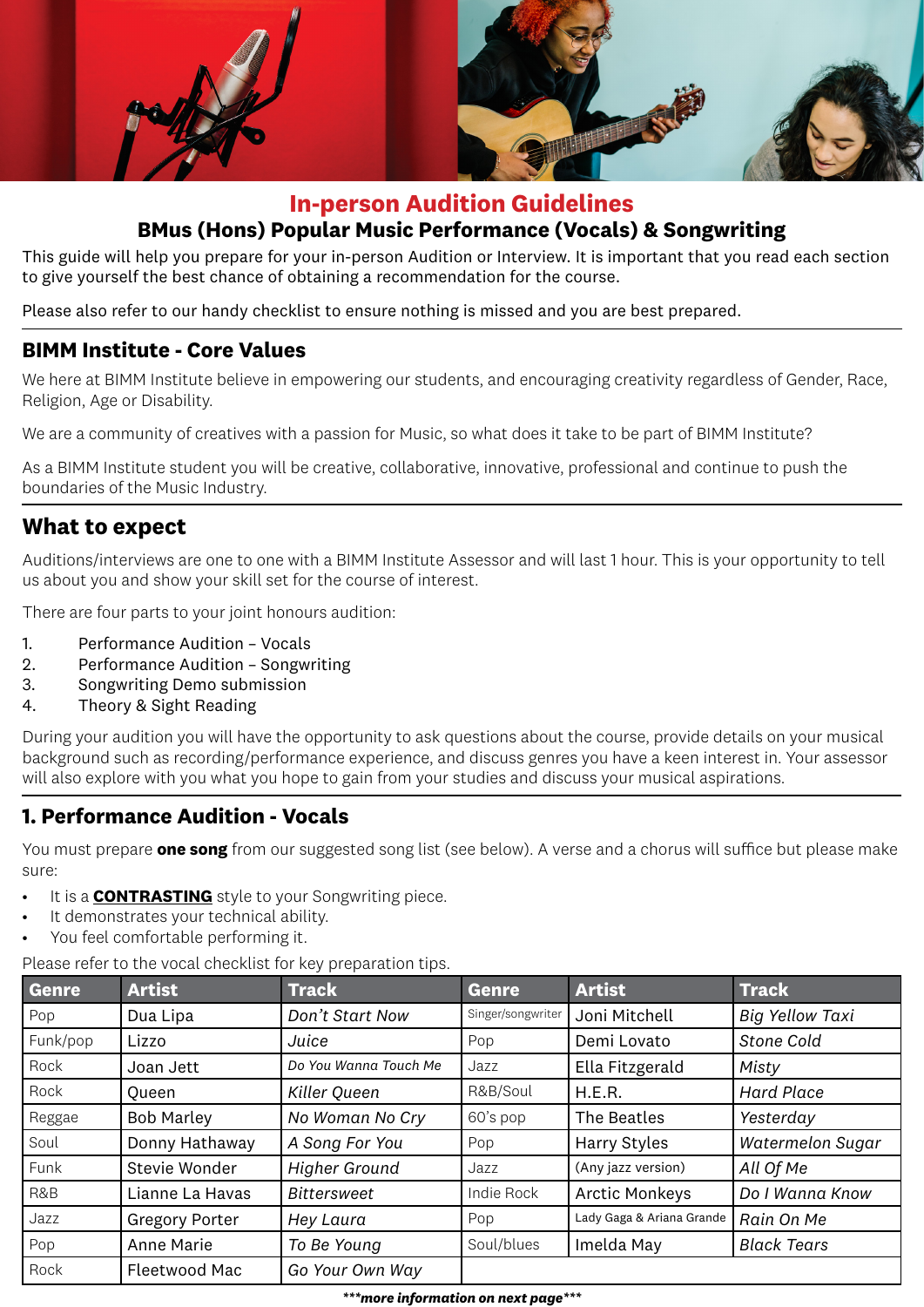## **Vocal Skills - Techniques & Theory Exercises**

Your assessor may ask you to demonstrate the following exercises below. We recommend you become familiar with:

- Major & minor scales
- Intervals within one octave
- Ability to harmonize

If the theory of the above list is new to you, your ability to accurately hear and pitch the notes they contain will be assessed. If these exercises are demonstrated successfully, your assessor may request some additional examples:

- Pentatonic scales
- Head/chest/mixed voice
- Modal scales

These are not integral to the overall recommendation; however, they can strengthen your audition.

## **2. Performance Audition - Songwriting:**

You must prepare an **original song** to perform live. The song must differ from the song you submit as your recorded demo and contrast stylistically from your Vocal audition piece. The course is both theoretical and practical therefore within the audition your assessor will be looking for both a satisfactory level of songwriting proficiency and performance ability or aptitude. In terms of musical accompaniment, applicants are welcome to use either a live instrument or a backing track. If using a backing track this must differ to what you provide as your Demo Submission.

Please ensure you have ready:

- Your own instrument of choice. We will have amps and leads for you to use for your audition as well as a keyboard if needed. If you are planning to use any pedals, please make sure you bring any extra leads you will require and an English power supply or a travel adapter if they are not battery powered.
- If using a backing track, please ensure it is your own original composition/production and you were involved in the production process. This must be on a suitable device with a standard headphone jack or lead connector.
- Lyric sheets, notebooks or workbooks (if applicable to share via the chat function).
- Anything else that supports your creative process.

### **3. Your Songwriting Demo Submission:**

We also require you to submit in advance a multi-track demo recording of a fully realized song. Your demo:

- Does not have to be mastered.
- Should have at least two tracks on the demo creating the whole song.
- Should be different to the song you will perform live in the audition.

A multi-track recording can constitute as a 'live' demo recorded in a studio arranged by the candidate OR a D.A.W. home demo that clearly shows arrangement and programming skills.

You will need to upload it to your preferred website. We recommend one of the following third party sites:

- **Soundcloud**
- **Spotify**
- YouTube
- Vimeo

Please note we cannot download your demos, please do not send us links to WeTransfer or email attachments. When your audio has been uploaded, please include a link to the demo using the below form. You need to complete this by the deadline given to you. Late submissions may not be considered. If you're concerned please speak to someone in the admissions team.

#### **Applicant Demo Submission Form**

Once this has been filled in please double check that the link works. You will then need to save and name the document in capital letters with your full name followed by the word 'SWDEMO' e.g. JOHNSMITHSWDEMO. Please return this via email only to admissions@bimm.ac.uk.

Your name:

Name of Demo:

Link to Demo: